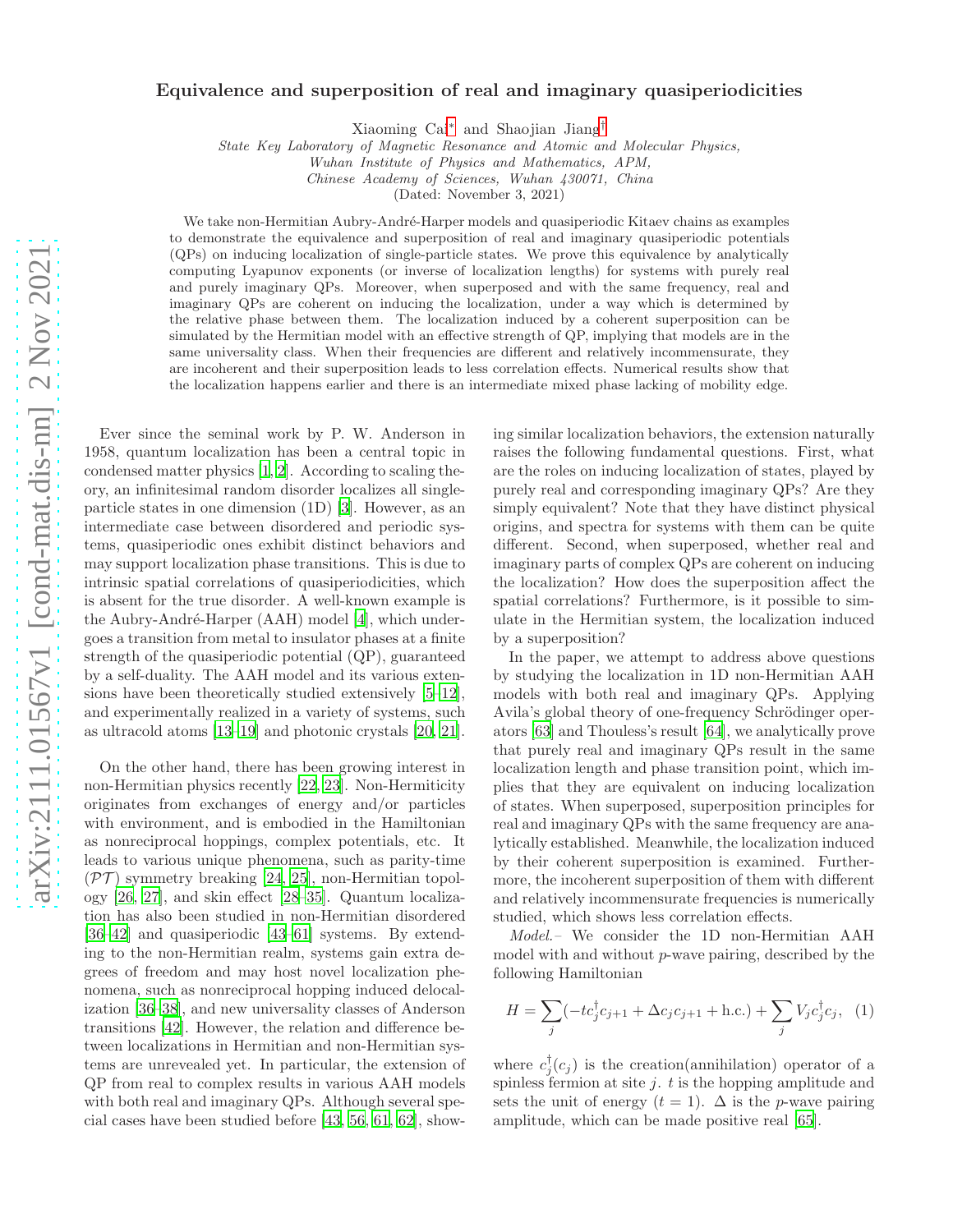We choose a general form of QP, which is given by

$$
V_j = 2V_R \cos(2\pi\beta_R j + \theta) + 2iV_I \cos(2\pi\beta_I j + \theta + \delta), \tag{2}
$$

with  $V_R$  and  $V_I$  strengths of the real and imaginary QPs, respectively.  $\theta$  is a global phase, which is trivial on the localization, and we will set  $\theta = 0$  if not specified.  $\delta$  is the relative phase between the real and imaginary QPs. In the presence of phases  $\theta$  and  $\delta$ , we can set both  $V_R$  and  $V_I$  positive real.  $\beta_R$  and  $\beta_I$  are irrational numbers characterizing quasiperiodicities of the real and imaginary QPs, respectively. In this paper, we choose the metallic mean family [\[66\]](#page-5-12) of irrational numbers. Considering a generalized k-Fibonacci sequence given by  $F_m = kF_{m-1} + F_{m-2}$  with  $F_0 = 0$  and  $F_1 = 1$ , the limit  $\beta = \lim_{m \to \infty} F_{m-1}/F_m$  with  $k = 1, 2, 3...$  yields the metallic mean family. The first three members of the family, which are used in this paper, are the wellknown golden mean  $\beta_g = (\sqrt{5} - 1)/2$ , the silver mean  $\beta_s = \sqrt{2} - 1$ , and the bronze mean  $\beta_b = (\sqrt{13} - 3)/2$ , respectively. Each number of the family satisfies the relation  $k\beta + \beta^2 = 1$ .

The localization phenomena on few specific lines in  $(V_R, V_I)$  plane have been studied before, for models with  $\beta_R = \beta_I = \beta$  and  $\delta = -\pi/2$ . For example, the potential  $2V\cos(2\pi\beta j + ih)$  studied in Ref.[\[43](#page-5-4), [61,](#page-5-5) [67\]](#page-5-13) corresponds to  $V_R = V \cosh(h)$  and  $V_I = V \sinh(h)$ ; the potential  $2Ve^{2\pi\beta j}$  in Ref.[\[56,](#page-5-7) [62](#page-5-8)] has  $V_{R(I)} = V$ ; and the potential  $V_R \cos(2\pi\beta j) + iV_I \sin(2\pi\beta j)$  was numerically studied in Ref.[\[58](#page-5-14)]. However, the study is still missing, on general localization and more importantly the fundamental principles behind, which are focuses of the paper.

Equivalence and superposition in AAH models.– We first examine the case without p-wave pairing  $(\Delta = 0)$ , which is a typical non-Hermitian AAH model. To prove the equivalence between purely real and imaginary QPs on inducing the localization, we analytically compute Lyapunov exponents (LEs) (or inverse of localization lengths) of single-particle states. Given an eigenstate  $|\Phi\rangle = \sum_j \phi_j c_j^{\dagger} |0\rangle$ , the Schrödinger equation of amplitudes  $\phi_j$  in transfer matrix form is written as

$$
\begin{bmatrix} \phi_{j+1} \\ \phi_j \end{bmatrix} = T_j \begin{bmatrix} \phi_j \\ \phi_{j-1} \end{bmatrix}, T_j = \begin{bmatrix} (V_j - E)/t & -1 \\ 1 & 0 \end{bmatrix},
$$

with  $E$  the eigenenergy. The LE of state is computed by

$$
\gamma_{\varepsilon} = \lim_{L \to \infty} \frac{1}{L} \ln \|\prod_{j=1}^{L} T_j(\theta + i\varepsilon)\|,
$$

where  $\|\cdot\|$  denotes the norm of a matrix, and L is the number of lattice sites. Since our computation relies on Avila's global theory of one-frequency analytical  $SL(2,\mathbb{C})$  cocycle [\[63](#page-5-9)], complexification of the global phase  $\theta$  in  $T_i$  has been performed. Let  $\varepsilon$  go to infinity, then a direct calculation yields transfer matrices

$$
T_j^{R(I)}(\varepsilon) = e^{\varepsilon - i2\pi \beta_{R(I)}j - i\theta} \begin{bmatrix} V_R(iV_I e^{-i\delta})/t & 0\\ 0 & 0 \end{bmatrix} + o(1),
$$



<span id="page-1-0"></span>FIG. 1. Equivalence in AAH models. Mean LEs for systems with purely real and purely imaginary QPs. Parameters:  $\delta =$ 0,  $\beta_g \simeq 610/987$ ,  $\beta_s \simeq 408/985$ , and  $L = 987$  or 985.

for purely real and imaginary QPs, respectively. Thus we obtain  $\gamma_{\varepsilon \to \infty}^{R(I)} = \varepsilon + \ln |V_{R(I)}/t|$ . According to Avila's global theory, as a function of  $\varepsilon$ ,  $\gamma_{\varepsilon}$  is a convex, piecewise linear function with integer slopes. Moreover, the energy  $E$  does not belong to the spectrum, if and only if  $\gamma_{\varepsilon=0}(E) > 0$  and  $\gamma_{\varepsilon}$  is an affine function in a neighborhood of  $\varepsilon = 0$ . It follows that

<span id="page-1-1"></span>
$$
\gamma^{R(I)} = \max\{\ln|V_{R(I)}/t|, 0\},\tag{3}
$$

for AAH models with purely real and purely imaginary QPs, respectively. The LEs do not depend on the energy E, frequencies  $\beta_{R/I}$ , and phases  $\theta$  and  $\delta$ . More importantly, purely real and imaginary QPs with the same strength have exactly the same LE, implying that they are equivalent on inducing localization of states. When  $V_{R(I)}/t$  < 1, the LE  $\gamma^{R(I)} = 0$  and states are extended, whereas states are localized when  $V_{R(I)}/t > 1$ . The localization phase transition happens at  $V_{R(I)}/t = 1$ . The equivalence and parameter-(in)dependence are further verified numerically. We adopt exponentially decaying wave functions  $\phi_j^n = \exp(-\gamma_n|j - j_0|)$  with j<sub>0</sub> the localization center, n the index of states, and  $\gamma_n$  the LE. Extracted by fitting numerical single-particle states with the above wave functions, the mean LEs  $\gamma = \sum_n \gamma_n / L$ for systems with purely real and purely imaginary QPs are shown in Fig[.1.](#page-1-0) All curves coincide with the theoretical prediction in Eq.[\(3\)](#page-1-1).

Having established the equivalence, we study the superposition of real and imaginary QPs with the same frequency  $(\beta_R = \beta_I = \beta)$ . By applying Avila's global theory, we obtain the LE in the presence of both QPs

<span id="page-1-2"></span>
$$
\gamma = \max\{\frac{1}{2}\ln\frac{V_R^2 + V_I^2 + 2V_RV_I|\sin\delta|}{t^2}, 0\},\qquad(4)
$$

[see Supplemental Material (SM) for the analytical derivation] [\[68](#page-5-15)]. Thus, localization phase transition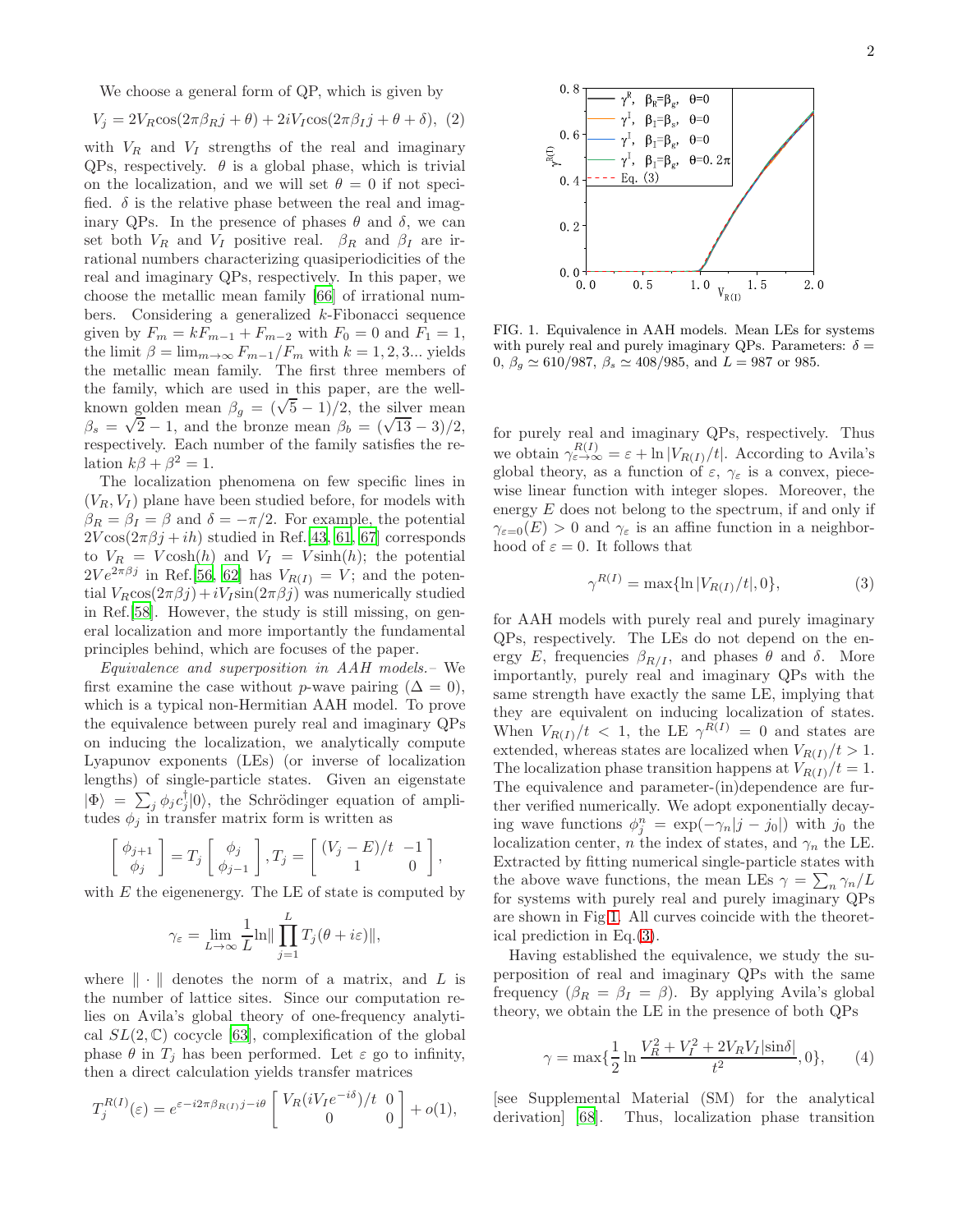

<span id="page-2-1"></span>FIG. 2. Superposition in AAH models: same frequency case. (a) Mean LEs vs.  $V_R$  for systems with different  $V_I$  and  $\delta$ . (b) Mean fractal dimension in the  $(V_R, V_I)$  plane for the system with  $\delta = 0.2\pi$ . White dash line represents Eq.[\(5\)](#page-2-0) under the condition  $\delta = 0.2\pi$ , red dash dot line is described by equation  $V_R^2 + V_I^2 = t^2$ , and blue dash dot straight line corresponds to equation  $V_R + V_I = t$ . Other parameters:  $\beta_R = \beta_I = \beta_g \simeq$ 610/987, and  $L = 987$ .

points are determined by condition

<span id="page-2-0"></span>
$$
V_R^2 + V_I^2 + 2V_R V_I |\sin \delta| = t^2.
$$
 (5)

These clearly reflect the coherent superposition of real and imaginary QPs, where their relative phase  $\delta$  plays a decisive role. The LE and condition for phase transition are periodic functions of the phase  $\delta$  with a period  $\pi$ . Moreover, they are symmetric with respect to  $\delta = m\pi/2, m \in \mathbb{Z}$ . When  $\delta = 0$ , we have LE  $\gamma = \ln \sqrt{V_R^2 + V_I^2}/t$  in the localized phase, and phase transition points are determined by  $V_R^2 + V_I^2 = t^2$ , which is part of the unit circle [red dash dot line in Fig[.2\(](#page-2-1)b)]. When  $\delta = \pi/2$ , the LE  $\gamma = \max{\ln(V_R + V_I)/t, 0}$ , and phase transitions occur at  $V_R + V_I = t$  [blue dash dot straight line in Fig[.2\(](#page-2-1)b). With a general  $\delta$ , the phase transition line varies between the above two cases back and forth. The coherent superposition induces the localization transition earlier [at smaller magnitudes of the vector  $(V_R, V_I)$  than purely real or imaginary QP solely, implying that the superposition leads to less correlation effects. Effects of real and imaginary QPs are equal in the superposition. Additionally, near a phase transition point the LE in localized phase scales linearly with the distance from the phase transition point on the  $(V_R, V_I)$  plane. Thus the non-Hermitian AAH model considered here is in the same universality class as the Hermitian one, with a localization exponent 1 [\[4,](#page-4-5) [5](#page-4-6)]. Furthermore, note that Eqs.[\(3\)](#page-1-1) and [\(4\)](#page-1-2) are in the same form, and the localization induced by a superposition of real and imaginary QPs can be simulated by the Hermitian AAH model with an effective strength of  $\text{QP}\left[V_{\text{eff}}=\sqrt{V_R^2+V_I^2+2V_RV_I|\text{sin}\delta|}\right].$ 

The above analytical results are consistent with nu-



<span id="page-2-3"></span>FIG. 3. Superposition in AAH models: two-frequency case. (a) The quantity  $\kappa$  [Eq.[\(6\)](#page-2-2)] in  $(V_R, V_I)$  plane. White dash line corresponds to equation  $V_R + V_I = t$ , and the red dash dot one corresponds to the lower left quarter of circle  $(V_R (t)^2 + (V_I - t)^2 = t^2$ . (b) Distributions of IPRs for systems with different  $(V_R, V_I)$ . Parameters:  $\beta_R = \beta_g \approx 610/987$ ,  $\beta_I = \beta_b \simeq 360/1189$ ,  $\delta = 0$ , and  $L = 1189$ .

merical simulations. In Fig.  $2(a)$  we show examples of mean LEs vs.  $V_R$  for systems with different  $V_I$  and  $\delta$ , which agree with  $Eq.(4)$  $Eq.(4)$ . To explore the localization in more details, we further compute inverse participation ratios (IPRs) and fractal dimensions of single-particle states. For a normalized state the IPR is defined as  $P = \sum_j |\phi_j|^4$ . In general, the IPR  $P \propto L^{-\alpha}$  with a fractal dimension  $0 \leq \alpha \leq 1$ . For an extended state,  $P \propto 1/L$  and  $\alpha = 1$ , whereas the IPR approaches 1 and  $\alpha = 0$  for a localized state. States with  $0 < \alpha < 1$  are critical, and have multi-fractal properties. Extracted by the box-counting method [\[68\]](#page-5-15), a typical mean fractal dimension MFD =  $\sum_n \alpha_n/L$  in  $(V_R, V_I)$  plane is shown in Fig[.2\(](#page-2-1)b). When both  $V_R$  and  $V_I$  are small, the system is in the extended phase with MFD  $\simeq$  1, whereas it is in the localized phase with MFD  $\simeq$  0 when  $V_R$  and/or  $V_I$  are large. Critical states only exist at the boundary between two phases, which agrees with the theoretical prediction in Eq.[\(5\)](#page-2-0) white dash line in Fig[.2\(](#page-2-1)b).

The superposition of real and imaginary QPs with different frequencies only can be numerically studied. We focus on the case where two frequencies are incommensurate to each other, chosen from the metallic mean family. The localization is basically independent of frequencies  $\beta_{R/I}$  and phases  $\theta$  and  $\delta$  [\[68\]](#page-5-15), showing the incoherent nature of the superposition. Quantities characterizing the localization, such as the mean IPR, MFD, and mean LE, are functions of  $(V_R, V_I)$  only, and a typical one is shown in Fig[.3\(](#page-2-3)a), which is defined as  $[12]$ 

<span id="page-2-2"></span>
$$
\kappa = \log_{10}(\text{MIPR} * \text{MNPR}),\tag{6}
$$

where MIPR  $= \sum_n P_n/L$  is the mean IPR. The normalized participation ratio is defined as the 'inverse' of IPR for a single-particle state, and the mean one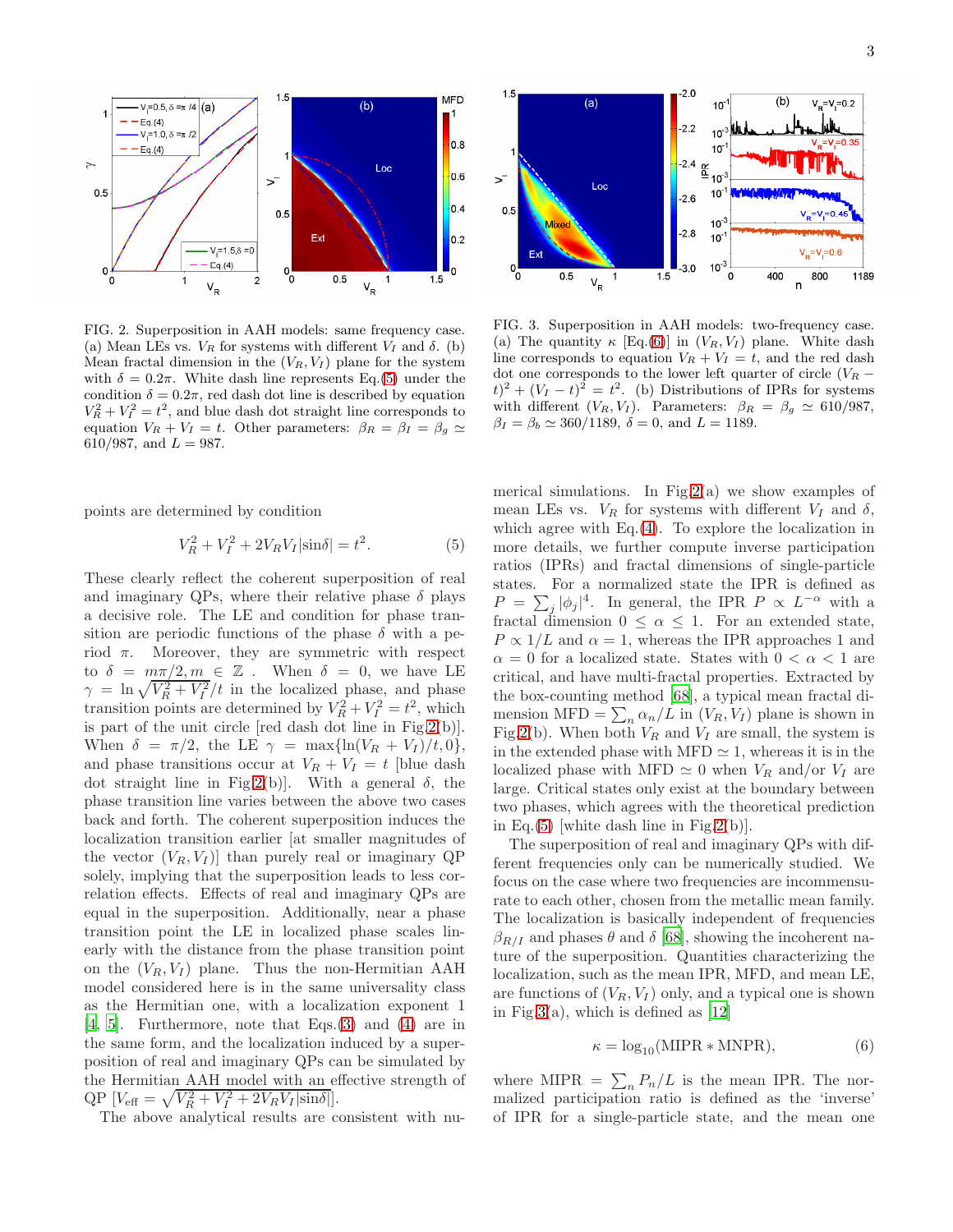is MNPR =  $\sum_{n} 1/(P_n L^2)$ . The quantity  $\kappa$  is introduced to distinguish the mixed phase (the intermediate region bounded by dash lines, where  $\kappa$  is finite) from the fully extended and localized phases (blue regions, where  $\kappa \propto 1/L$ ). In the mixed phase, the system consists of extended, localized, and even critical single-particle states. The boundary between mixed and localized phases is well described by the empirical equation  $V_R + V_I = t$  [white dash straight line in Fig[.3\(](#page-2-3)a)], while the lower left quarter of circle  $(V_R - t)^2 + (V_I - t)^2 = t^2$  [red dash dot line in Fig[.3\(](#page-2-3)a)] approximately describes the boundary between extended and mixed phases. Compared with the same frequency case [Fig[.2\(](#page-2-1)b)], the superposition of real and imaginary QPs with different frequencies induces the localization earlier, thus has weaker correlation effects. To further explore details of the localization and the possible existence of mobility edges, we present distributions of IPRs in Fig[.3\(](#page-2-3)b) for systems with different strengths of QPs. States are arranged in ascending order of the real part of energies. When both  $V_R$  and  $V_I$  are small, the system is in the extended phase with  $P \propto 1/L$ . However, numerically there are few localized defect states caused by the mismatch of rational approximations of  $\beta_R$  and  $\beta_I$ , and cusps exist in the upper panel of Fig[.3\(](#page-2-3)b). In the mixed phase, the IPR varies from orders of 1 to  $1/L$ , which indicates that there is no mobility edge and the system consists of all three kinds of states. In addition, a real superposition of QPs with relatively incommensurate frequencies  $[V'_j = 2V_1 \cos(2\pi\beta_1 j + \theta) + 2V_2 \cos(2\pi\beta_2 j + \theta + \delta)]$ leads to very similar localization behaviors as for the superposition studied here, implying that there likely is a correspondence between two models [\[68](#page-5-15)].

Equivalence and superposition in quasiperiodic Kitaev *chains.*– Turning on the *p*-wave pairing  $(\Delta > 0)$ , the model can be thought of as the Kitaev chain subjected to both real and imaginary QPs. It can be diagonalized by the BdG transformation  $\eta^{\dagger} = \sum_j [\phi_j \chi_j^A + i \psi_j \chi_j^B]$ , where  $\chi^{A(B)}$  are Majorana operators, and  $\phi$  ( $\psi$ ) play the role of single-particle states [\[68](#page-5-15)]. By generalizing to the non-Hermitian realm Thouless's result relating LE to the density of state [\[64\]](#page-5-10), the LEs can be analytically computed as

<span id="page-3-3"></span>
$$
\gamma_K^{R(I)} = \max\{\ln \frac{V_{R(I)}}{t + \Delta}, 0\},\tag{7}
$$

for quasiperiodic Kitaev chains with purely real and purely imaginary QPs, respectively [\[68](#page-5-15)]. Purely real and imaginary QPs are still equivalent on inducing the localization, and a numerical verification is presented in SM [\[68\]](#page-5-15). The LEs are independent of the energy  $E$ , frequencies  $\beta_{R/I}$  and phases  $\theta$  and  $\delta$ . When  $V_{R(I)} > t + \Delta$ , the system is in the localized phase with  $\gamma_K > 0$ . However, it is not necessarily in the extended phase when  $V_{R(I)} < t + \Delta$ , despite  $\gamma_K = 0$ . There is an extra transition point separating extended and critical phases at  $V_{R(I)} = |t-\Delta|$ . In the intermediate critical phase, states



<span id="page-3-2"></span>FIG. 4. Superposition in quasiperiodic Kitaev chains. (a) Mean fractal dimension in the  $(V_R, V_I)$  plane for a system with the same frequency. Parameters:  $\Delta = 0.2, \delta = \pi/4,$  $\beta_R = \beta_I = \beta_q \simeq 610/987$ , and  $L = 987$ . White and blue dash lines correspond to Eqs.[\(9\)](#page-3-0) and [\(10\)](#page-3-1), respectively. (b) Quantity  $\kappa$  for the system with two frequencies. Two lines are added, corresponding to equations  $V_R + V_I = t + \Delta$  (red dash line) and  $(V_R/|t-\Delta|-1)^2 + (V_I/|t-\Delta|-1)^2 = 1$  (white dash dot line). Parameters:  $\Delta = 0.2$ ,  $\delta = 0$ ,  $\beta_R = \beta_g \approx 610/987$ ,  $\beta_I = \beta_b \simeq 360/1189$ , and  $L = 1189$ .

have fractal dimensions  $0 < \alpha < 1$  [see the vertical and horizontal axes of Fig[.4\(](#page-3-2)a)].

When real and imaginary QPs are superposed and have the same frequency, the non-Hermitian extension of Thouless's result leads to the LE for quasiperiodic Kitaev chain [\[68\]](#page-5-15)

$$
\gamma_K = \max\{\ln \frac{\sqrt{V_R^2 + V_I^2 + 2V_R V_I |\sin \delta|}}{t + \Delta}, 0\}.
$$
 (8)

Localization phase transition points are determined by condition

<span id="page-3-0"></span>
$$
V_R^2 + V_I^2 + 2V_R V_I |\sin \delta| = (t + \Delta)^2.
$$
 (9)

Comparing Eqs.[\(4\)](#page-1-2) and [\(5\)](#page-2-0) with above two equations, respectively, the difference is that t is replaced by  $t + \Delta$ . Thus conclusions drawn in AAH models still hold for the quasiperiodic Kitaev chain. The LE and condition for phase transition are verified by numerical simulations, which are presented in SM [\[68](#page-5-15)], along with other localization properties. Here, an example of mean fractal dimension is shown in Fig[.4\(](#page-3-2)a). Different from AAH models, there is a critical phase between extended and localized phases. The location of extended-critical phase transition is well described by equation

<span id="page-3-1"></span>
$$
V_R^2 + V_I^2 + 2V_R V_I |\sin \delta| = (t - \Delta)^2, \tag{10}
$$

which is similar to  $Eq.(5)$  $Eq.(5)$  or  $Eq.(9)$  $Eq.(9)$ .

Finally, we study the superposition of QPs with two relatively incommensurate frequencies. The localization is still independent of  $\theta$ ,  $\delta$ , and  $\beta_{R/I}$ , and thus QPs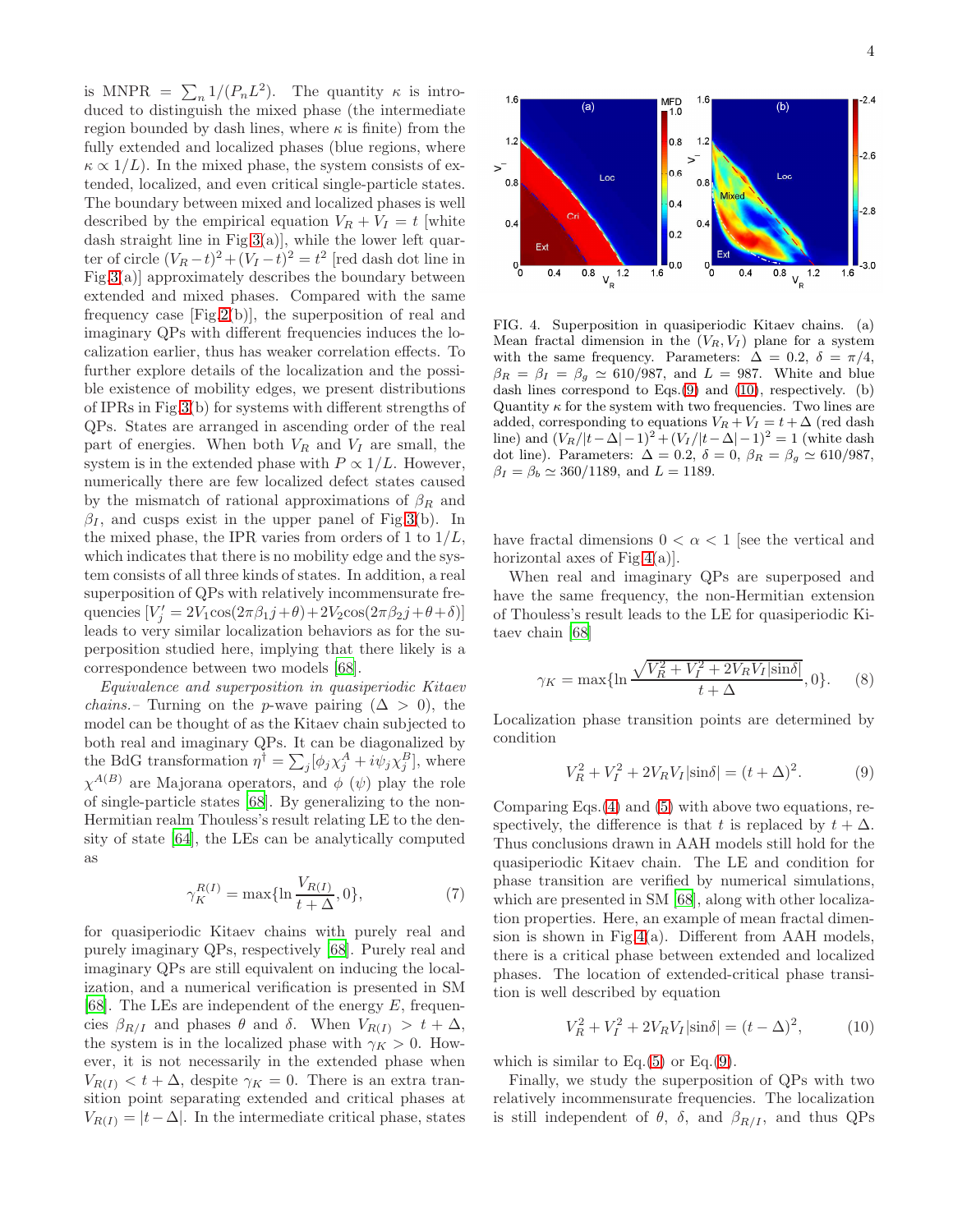are incoherent. In Fig[.4\(](#page-3-2)b) we present the quantity  $\kappa$ in  $(V_R, V_I)$  plane. Two lines are added, corresponding to empirical equations that are similar to the ones for AAH models and obtained by substituting t with  $t \pm \Delta$ . The intermediate region corresponds to the mixed phase, and the localization happens before the extended-critical phase transition shown in the same frequency case. The superposition of real and imaginary QPs with different frequencies leads to weaker correlations. As strengths of QPs increase, more and more states become localized in the mixed phase [\[68](#page-5-15)].

Conclusion and discussion.– Through our work proves the equivalence between purely real and imaginary QPs, and studies the superposition of them on inducing localization of states. Specifically, LEs are analytically computed for AAH models by applying Avila's global theory, and for quasiperiodic Kitaev chains by generalizing to non-Hermitian realm Thouless's result relating LE to the density of state. Purely real and imaginary QPs induce the same localization. In the presence of both and with the same frequency, they are coherent on inducing the localization, under a way which is determined by the relative phase between them. While with different and relatively incommensurate frequencies, they are incoherent and less correlated, and induce the localization earlier.

The physics of equivalence and superposition can be experimentally tested in photonic waveguides and electric circuits. Photonic waveguides have been routinely used to demonstrate the localization of light [\[72,](#page-5-16) [73\]](#page-5-17). In the tight-binding limit, propagation of classical light is governed by  $i d\phi_j/dz = \kappa_j \phi_j + \sum_{l \neq j} t_{j,l} \phi_l$ , which resembles the Schrödinger equation.  $\kappa_j$  is the refractive index of jth waveguide, which plays the role of complex potential.  $t_{i,l}$  is the hopping between different waveguides. In photonics, the equation specified for the single-particle physics of Kitaev chain is even termed 'photonic Kitaev chain' [\[74](#page-5-18)]. In electric circuits the single-particle eigenvalue problem is simulated by the Kirchhoff's current law  $I_a = \sum_{b=1}^{L} J_{ab} V_b$ , where the Laplacian of circuit J acts as the effective Hamiltonian, and  $I_a$  and  $V_a$  are the current and voltage at node a [\[23](#page-4-13)], respectively. On-site complex potentials are realized by grounding nodes with proper resistors.

It would be interesting to extend the study of equivalence and superposition to other systems, such as in the presence of disorders, mobility edges, and even interactions, where non-Hermitian many-body localization occurs.

Acknowledgments. – This work is supported by the National Key R&D Program of China under Grant No. 2017YFA0304500 and No. 2016YFA0301503, the NSFC grants No. 11534014 and No. 11874393.

- ∗ [cxmpx@wipm.ac.cn](mailto:cxmpx@wipm.ac.cn)
- <span id="page-4-1"></span><span id="page-4-0"></span>† [jiangsj@wipm.ac.cn](mailto:jiangsj@wipm.ac.cn)
- <span id="page-4-2"></span>[1] P. W. Anderson, Phys. Rev. 109, 1492 (1958).
- <span id="page-4-3"></span>[2] Edited by Elihu Abrahams, 50 Years of Anderson Localization, 1st ed. (World Scientific, Singapore, 2010).
- <span id="page-4-4"></span>[3] F. Evers and A. D. Mirlin, Rev. Mod. Phys. 80, 1355 (2008).
- <span id="page-4-5"></span>[4] S. Aubry and G. André, Ann. Isr. Phys. Soc. 3, 133 (1980).
- <span id="page-4-6"></span>[5] S. Das Sarma, S. He, and X. C. Xie, Phys. Rev. Lett. 61, 2144 (1988).
- [6] X. Cai, L. J. Lang, S. Chen, and Y. Wang, Phys. Rev. Lett. 110, 176403 (2013).
- [7] M. Rossignolo and L. Dell'Anna, Phys. Rev. B 99, 054211 (2019).
- [8] J. Biddle and S. Das Sarma, Phys. Rev. Lett. 104, 070601  $(2010)$ .
- [9] S. Ganeshan, J. H. Pixley, and S. Das Sarma, Phys. Rev. Lett. 114, 146601 (2015).
- [10] X. Deng, S. Ray, S. Sinha, G. V. Shlyapnikov, and L. Santos, Phys. Rev. Lett. 123, 025301 (2019).
- [11] Y. Wang, X. Xia, L. Zhang, H. Yao, S. Chen, J. You, Q. Zhou, and X.-J. Liu, Phys. Rev. Lett. 125, 196604 (2020).
- <span id="page-4-7"></span>[12] S. Roy, T. Mishra, B. Tanatar, and S. Basu, Phys. Rev. Lett. **126**, 106803 (2021).
- <span id="page-4-8"></span>[13] G. Roati, C. D'Errico, L. Fallani, M. Fattori, C. Fort, M. Zaccanti, G. Modugno, M. Modugno, and M. Inguscio, Nature 453, 895 (2008).
- [14] X. Li, X. Li, and S. Das Sarma, Phys. Rev. B 96, 085119 (2017).
- [15] H. P. L¨uschen, S. Scherg, T. Kohlert, M. Schreiber, P. Bordia, X. Li, S. Das Sarma, and I. Bloch, Phys. Rev. Lett. 120, 160404 (2018).
- [16] T. Kohlert, S. Scherg, X. Li, H. P. Lüschen, S. Das Sarma, I. Bloch, and M. Aidelsburger, Phys. Rev. Lett. 122, 170403 (2019).
- $[17]$  V. Goblot, A. Strkalj, N. Pernet, J. L. Lado, C. Dorow, A. Lemaître, L. L. Gratiet, A. Harouri, I. Sagnes, S. Ravets, A. Amo, J. Bloch, and O. Zilberberg, Nat. Phys. 16, 832 (2020).
- [18] F. A. An, K. Padavić, E. J. Meier, S. Hegde, S. Ganeshan, J. H. Pixley, S. Vishveshwara, and B. Gadway, Phys. Rev. Lett. **126**, 040603 (2021).
- <span id="page-4-9"></span>[19] F. A. An, E. J. Meier, and B. Gadway, Phys. Rev. X 8, 031045 (2018).
- <span id="page-4-10"></span>[20] Y. Lahini, R. Pugatch, F. Pozzi, M. Sorel, R. Morandotti, N. Davidson, and Y. Silberberg, Phys. Rev. Lett. 103, 013901 (2009).
- <span id="page-4-11"></span>[21] Y. E. Kraus, Y. Lahini, Z. Ringel, M. Verbin, and O. Zilberberg, Phys. Rev. Lett. 109, 106402 (2012).
- <span id="page-4-12"></span>[22] C. M. Bender and S. Boettcher, Phys. Rev. Lett. 80, 5243 (1998).
- <span id="page-4-13"></span>[23] Y. Ashida, Z. Gong, and M. Ueda, Adv. Phys. 69, 3 (2020).
- <span id="page-4-14"></span>[24] A. Mostafazadeh, Int. J. Geom. Meth. Mod. Phys. 7, 1191 (2010).
- <span id="page-4-15"></span>[25] M. Znojil, Phys. Rev. A **100**, 032124 (2019).
- <span id="page-4-16"></span>[26] Z. Gong, Y. Ashida, K. Kawabata, K. Takasan, S. Higashikawa, and M. Ueda, Phys. Rev. X 8, 031079 (2018).
- <span id="page-4-17"></span>[27] F. Song, S. Yao, and Z. Wang, Phys. Rev. Lett. 123,